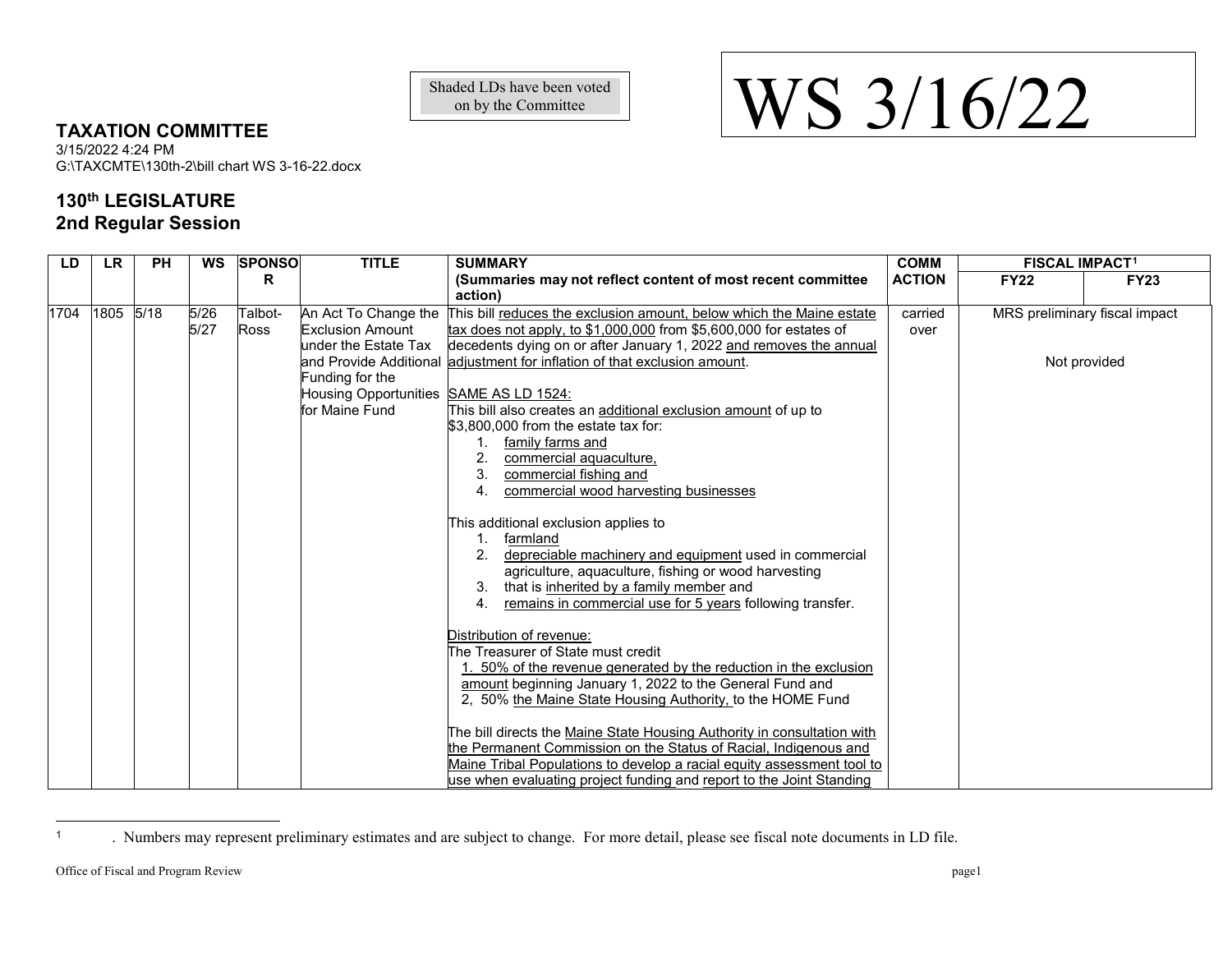| LD   | <b>LR</b> | <b>PH</b>        | <b>WS</b>          | <b>SPONSO</b> | <b>TITLE</b>                                                                                                                                               | <b>SUMMARY</b>                                                                                                                                                                                                                                                                                                                                                                                                                                                                                                                                                                                                                                                                                                                                                                                                                                                                                                                                                                                                                                                                                                                                                                                                                                                                                                                                                                                                                                                            | <b>COMM</b>                        | <b>FISCAL IMPACT1</b> |             |
|------|-----------|------------------|--------------------|---------------|------------------------------------------------------------------------------------------------------------------------------------------------------------|---------------------------------------------------------------------------------------------------------------------------------------------------------------------------------------------------------------------------------------------------------------------------------------------------------------------------------------------------------------------------------------------------------------------------------------------------------------------------------------------------------------------------------------------------------------------------------------------------------------------------------------------------------------------------------------------------------------------------------------------------------------------------------------------------------------------------------------------------------------------------------------------------------------------------------------------------------------------------------------------------------------------------------------------------------------------------------------------------------------------------------------------------------------------------------------------------------------------------------------------------------------------------------------------------------------------------------------------------------------------------------------------------------------------------------------------------------------------------|------------------------------------|-----------------------|-------------|
|      |           |                  |                    | R.            |                                                                                                                                                            | (Summaries may not reflect content of most recent committee<br>action)                                                                                                                                                                                                                                                                                                                                                                                                                                                                                                                                                                                                                                                                                                                                                                                                                                                                                                                                                                                                                                                                                                                                                                                                                                                                                                                                                                                                    | <b>ACTION</b>                      | <b>FY22</b>           | <b>FY23</b> |
|      |           |                  |                    |               |                                                                                                                                                            | Committee on Labor and Housing on the development of this tool no<br>later than October 1, 2022.                                                                                                                                                                                                                                                                                                                                                                                                                                                                                                                                                                                                                                                                                                                                                                                                                                                                                                                                                                                                                                                                                                                                                                                                                                                                                                                                                                          |                                    |                       |             |
|      |           |                  | 2/22/22<br>3/16/22 |               | <b>SECOND REGULAR</b><br><b>SESSION</b>                                                                                                                    |                                                                                                                                                                                                                                                                                                                                                                                                                                                                                                                                                                                                                                                                                                                                                                                                                                                                                                                                                                                                                                                                                                                                                                                                                                                                                                                                                                                                                                                                           | not taken<br>up<br>not taken<br>up |                       |             |
| 1763 | 2201      | $\overline{2/8}$ | 2/17<br>3/16       | Terry         | An Act To Update<br>References to the<br>United States Internal<br><b>Revised Statutes</b>                                                                 | <b>EMERGENCY BILL. MRS bill.</b> This bill updates references to the<br>United States Internal Revenue Code of 1986 contained in the Maine<br>Revised Statutes, Title 36 to refer to the United States Internal<br>Revenue Code of 1986 Revenue Code of 1986, as amended through December 31, 2021, for<br>Contained in the Maine tax years beginning on or after January 1, 2021 and for any prior tax<br>year as specifically provided by the United States Internal Revenue<br>Code of 1986, as amended.                                                                                                                                                                                                                                                                                                                                                                                                                                                                                                                                                                                                                                                                                                                                                                                                                                                                                                                                                               | Tabled                             |                       |             |
| 2009 | 2608      | 3/15             |                    |               | Chipman An Act To Implement<br>of the Working Group<br>To Review the Process The bill:<br>for Ongoing Review of<br>Tax Expenditures by<br>the Legislature. | This bill implements the recommendations of the Working Group<br>the Recommendations To Review the Process for Ongoing Review of Tax Expenditures by<br>the Legislature established in 2021 by Joint Order 2021, S.P. 578.<br>1. Beginning with the 131st Legislature, changes the membership<br>of the Government Oversight Committee by requiring that the<br>membership of that committee must include at least 2 members who<br>are members of TAX and at least one member who is a member of<br>IDEA for the purpose of improving communications among those<br>committees regarding tax expenditure review activities;<br>2. Authorizes TAX committee to meet throughout the year as<br>determined to be necessary by the chairs to perform tax expenditure<br>review functions;<br>3. Changes the process for expedited review of tax expenditures<br>by repealing requirements that the information be provided to TAX by<br>OPEGA and by expanding the scope of information required to be<br>reported by MRS to facilitate review by TAX;<br>4. Prioritizes full review of business incentive tax expenditures<br>over tax expenditures directed primarily toward individual tax relief;<br>5. Requires that the schedule for review of full review tax<br>expenditures take into consideration any statutory sunset dates;<br>6. Establishes a procedure for review of current statutes<br>containing full review tax expenditures to identify and address the |                                    |                       |             |